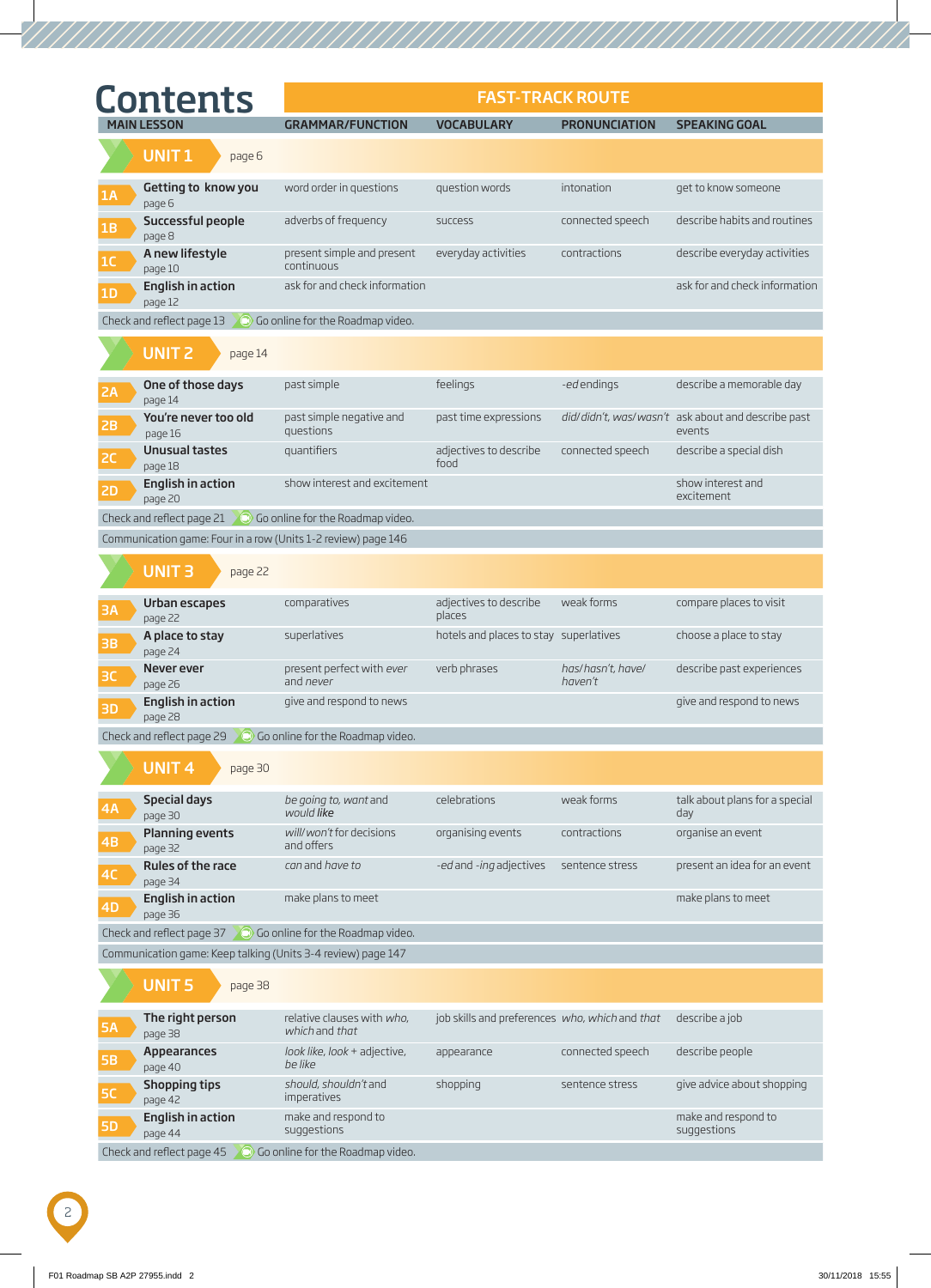## EXTENDED ROUTE

## MAIN DEVELOP YOUR SKILLS LESSON GOAL GOAL FOCUS

| understand a short talk<br>1A Develop your listening<br>1B Develop your writing<br>complete a questionnaire | understanding the main idea    |
|-------------------------------------------------------------------------------------------------------------|--------------------------------|
|                                                                                                             | explaining reasons and results |
|                                                                                                             |                                |



| 2A Develop your reading   | understand a short story | narrative structure               |  |
|---------------------------|--------------------------|-----------------------------------|--|
| page 89                   |                          |                                   |  |
| 2B Develop your writing   | write a story            | using adverbs to describe actions |  |
| page 90                   |                          |                                   |  |
| 2C Develop your listening | understand a short talk  | recognising weak forms            |  |
| page 91                   |                          |                                   |  |
|                           |                          |                                   |  |

| guessing the meaning of words<br>understand a factual text<br>write a hotel review<br>organising ideas<br>predicting information<br>understand an interview |                           |
|-------------------------------------------------------------------------------------------------------------------------------------------------------------|---------------------------|
|                                                                                                                                                             | 3A Develop your reading   |
|                                                                                                                                                             | page 92                   |
|                                                                                                                                                             | 3B Develop your writing   |
|                                                                                                                                                             | page 93                   |
|                                                                                                                                                             | 3C Develop your listening |
|                                                                                                                                                             | page 94                   |







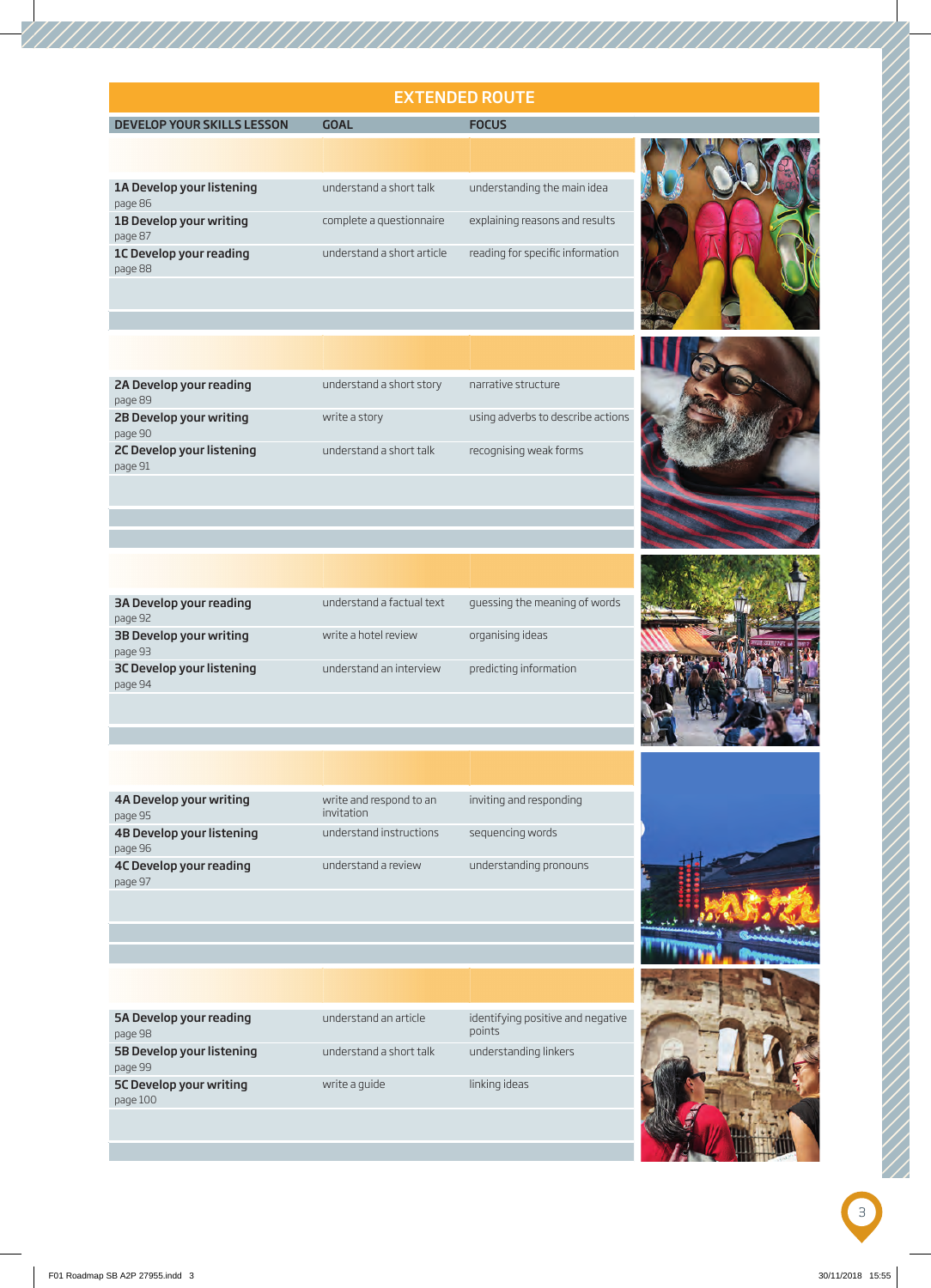|            | <b>Contents</b>                                                        |                                                              | <b>FAST-TRACK ROUTE</b>                           |                       |                                      |
|------------|------------------------------------------------------------------------|--------------------------------------------------------------|---------------------------------------------------|-----------------------|--------------------------------------|
|            | <b>MAIN LESSON</b>                                                     | <b>GRAMMAR/FUNCTION</b>                                      | <b>VOCABULARY</b>                                 | <b>PRONUNCIATION</b>  | <b>SPEAKING GOAL</b>                 |
|            | UNIT <sub>6</sub><br>page 46                                           |                                                              |                                                   |                       |                                      |
| <b>6A</b>  | Happiness<br>page 46                                                   | will for predictions                                         | happiness                                         | will/won't            | make predictions about the<br>future |
| <b>6B</b>  | A busy week<br>page 48                                                 | present continuous for future make, do, have<br>arrangements |                                                   | sentence stress       | make arrangements                    |
| 6C         | A quiet weekend<br>page 50                                             | may and might                                                | weekend activities                                | silent letters        | discuss weekend plans                |
| <b>6D</b>  | <b>English in action</b><br>page 52                                    | leave a phone message                                        |                                                   |                       | leave a phone message                |
|            | Check and reflect page 53 $\bigcirc$ Go online for the Roadmap video.  |                                                              |                                                   |                       |                                      |
|            | Communication game: Roadmap race (Units 5-6 review) page 148           |                                                              |                                                   |                       |                                      |
|            | <b>UNIT7</b><br>page 54                                                |                                                              |                                                   |                       |                                      |
| <b>7A</b>  | The building project<br>page 54                                        | too and enough                                               | features of city life                             | too and enough        | give opinions                        |
| <b>7B</b>  | Where I grew up<br>page 56                                             | used to                                                      | natural features                                  | used                  | talk about where you grew<br>up      |
| <b>7C</b>  | A favourite room<br>page 58                                            | articles                                                     | prepositions                                      | articles              | describe a place                     |
| <b>7D</b>  | <b>English in action</b><br>page 60                                    | make and respond to excuses                                  |                                                   |                       | make and respond to excuses          |
|            | Check and reflect page $61$ $\bullet$ Go online for the Roadmap video. |                                                              |                                                   |                       |                                      |
|            | <b>UNIT 8</b><br>page 62                                               |                                                              |                                                   |                       |                                      |
| <b>8A</b>  | <b>Special photos</b><br>page 62                                       | past continuous                                              | verbs of movement                                 | sentence stress       | describe a special photo             |
| <b>8B</b>  | <b>Getting around</b><br>page 64                                       | because, so and to                                           | transport                                         | because, so, and to   | describe a journey                   |
| <b>8C</b>  | <b>Dream holidays</b><br>page 66                                       | verb patterns                                                | travel                                            | sentence stress       | plan a special trip                  |
| <b>8D</b>  | <b>English in action</b><br>page 68                                    | give directions                                              |                                                   |                       | give directions                      |
|            | Check and reflect page 69 $\bigcirc$ Go online for the Roadmap video.  |                                                              |                                                   |                       |                                      |
|            | Communication game: True or false? (Units 7-8 review) page 149         |                                                              |                                                   |                       |                                      |
|            | <b>UNIT9</b><br>page 70                                                |                                                              |                                                   |                       |                                      |
| <b>9A</b>  | <b>Good friends</b><br>page 70                                         | present perfect with for<br>and since                        | describing a relationship weak forms              |                       | describe a friend                    |
| 9B         | What's on?<br>page 72                                                  | present perfect with already,<br>just and yet                | adjectives to describe<br>films and TV programmes | already, just and yet | talk about films and TV              |
| <b>9C</b>  | School days<br>page 74                                                 | could/couldn't                                               | education                                         | could/couldn't        | talk about your school days          |
| <b>9D</b>  | English in action<br>page 76                                           | ask for information                                          |                                                   |                       | ask for information                  |
|            | Check and reflect page 77 $\bigcirc$ Go online for the Roadmap video.  |                                                              |                                                   |                       |                                      |
|            | <b>UNIT 10</b><br>page 78                                              |                                                              |                                                   |                       |                                      |
| <b>10A</b> | Save or spend?<br>page 78                                              | first conditional                                            | money                                             | contractions          | present money saving ideas           |
| <b>10B</b> | Everyday objects<br>page 80                                            | present and past passive                                     | time expressions                                  | sentence stress       | share information                    |
| <b>10C</b> | <b>Unusual hobbies</b><br>page 82                                      | review of tenses                                             | hobbies and interests                             | contractions          | discuss hobbies and interests        |
| <b>10D</b> | English in action<br>page 84                                           | ask for clarification                                        |                                                   |                       | ask for clarification                |
|            | Check and reflect page 85                                              | Go online for the Roadmap video.                             |                                                   |                       |                                      |
|            | Communication game: Talk about  (Units 9-10 review) page 150           |                                                              |                                                   |                       |                                      |
|            | Grammar bank page 116                                                  | Vocabulary bank page 136                                     | Communication bank page 151                       |                       | Irregular verbs page 159             |

4